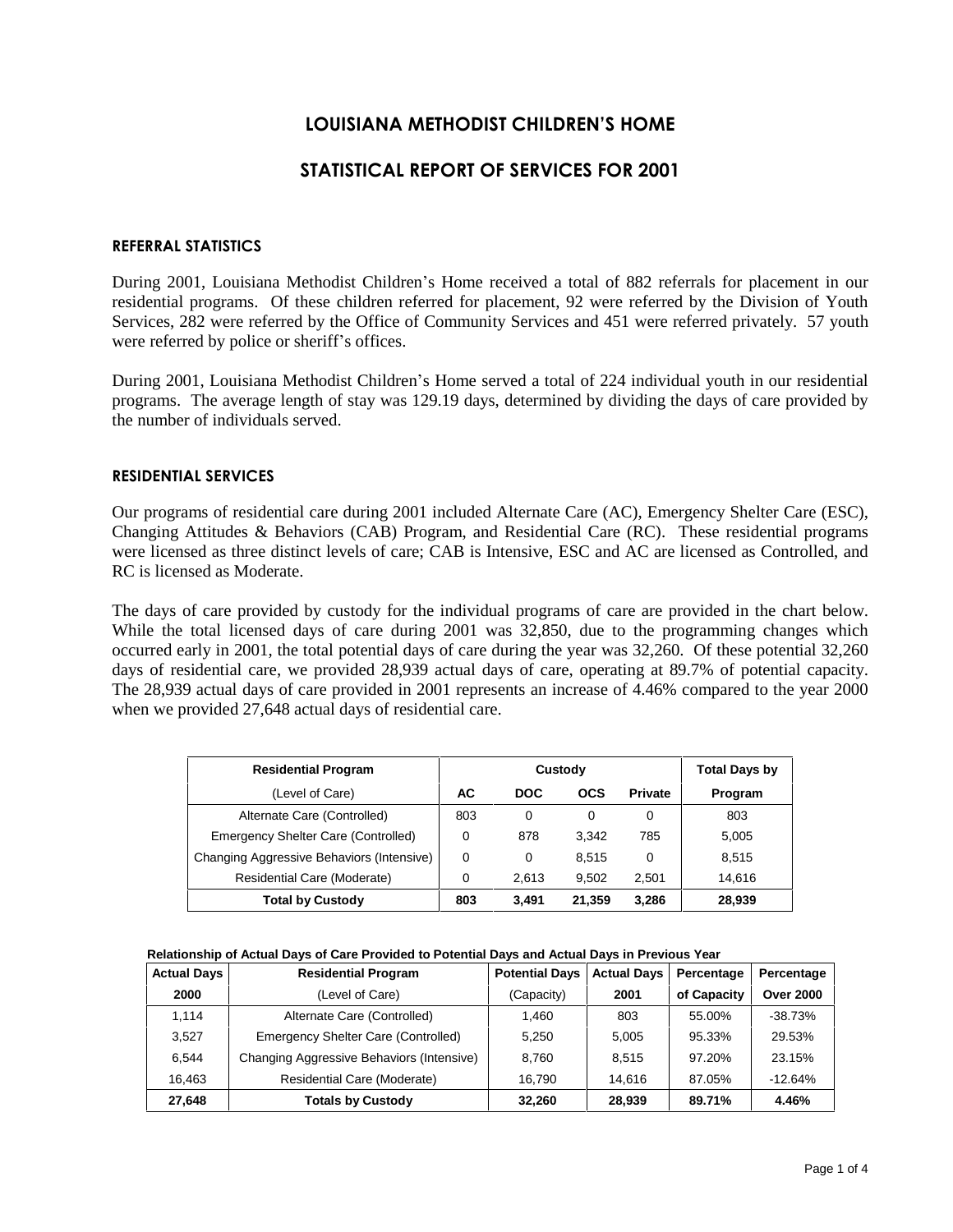## **Days of Residential Care Provided by Contract**

|                                       | Contractual  | Actual | <b>Number</b>              | Percentage           |
|---------------------------------------|--------------|--------|----------------------------|----------------------|
| <b>Residential Services Contracts</b> | Days of Care |        | Days of Care Over Contract | <b>Over Contract</b> |
| OCS - Emergency Shelter Care          | 2.922        | 3.342  | 420                        | 14.37%               |
| OCS - Changing Aggressive Behaviors   | 8.406        | 8.515  | 109                        | 1.30%                |
| <b>OCS</b> - Residential Care         | 8.760        | 9.502  | 742                        | 8.47%                |
| DOC - Residential Care                | 3,650        | 3.491  | $-159$                     | $-4.36\%$            |

Statistics related to the custody, race and gender of our residents are provided below:

## **Individuals By Race, Gender And Custody**

|               |       | <b>Black</b> |        |       | White |        |       | Other |        |       | <b>TOTAL</b> |        |
|---------------|-------|--------------|--------|-------|-------|--------|-------|-------|--------|-------|--------------|--------|
| Custody       | Total | Male         | Female | Total | Male  | Female | Total | Male  | Female | Total | Male         | Female |
| АC            | 37    | 25           | 12     | 21    | 14    |        |       | 0     | 0      | 58    | 39           | 19     |
| <b>DOC</b>    | 12    |              | 12     | 17    |       | 17     |       | 0     | 0      | 29    |              | 29     |
| <b>OCS</b>    | 50    | 23           | 27     | 61    | 35    | 26     |       | 0     |        | 112   | 58           | 54     |
| PRI           |       | 0            |        | 23    | 12    | 11     |       |       | 0      | 25    | 13           | 12     |
| <b>TOTALS</b> | 100   | 48           | 52     | 122   | 61    | 61     |       |       |        | 224   | 110          | 114    |

#### **Custody by Race**

| Race          | AC.   | <b>DOC</b> | <b>OCS</b> | <b>PRI</b> |
|---------------|-------|------------|------------|------------|
| <b>Black</b>  | 64.4% | 41.3%      | 44.6%      | 4%         |
| White         | 35.6% | 58.7%      | 54.3%      | 92%        |
| Hispanic      | $0\%$ | 0%         | 1.1%       | 4%         |
| <b>TOTALS</b> | 100%  | 100%       | 100%       | 100%       |

#### **Percent Private/State by Race**

| Race         | PRI | SТ    |
|--------------|-----|-------|
| <b>Black</b> | 4%  | 50%   |
| White        | 92% | 49.5% |
| Hispanic     | 4%  | .5%   |

## **Racial Distribution**

| Race         | %     |
|--------------|-------|
| Black        | 45%   |
| White        | 54%   |
| Hispanic     | $1\%$ |
| <b>TOTAL</b> | 100%  |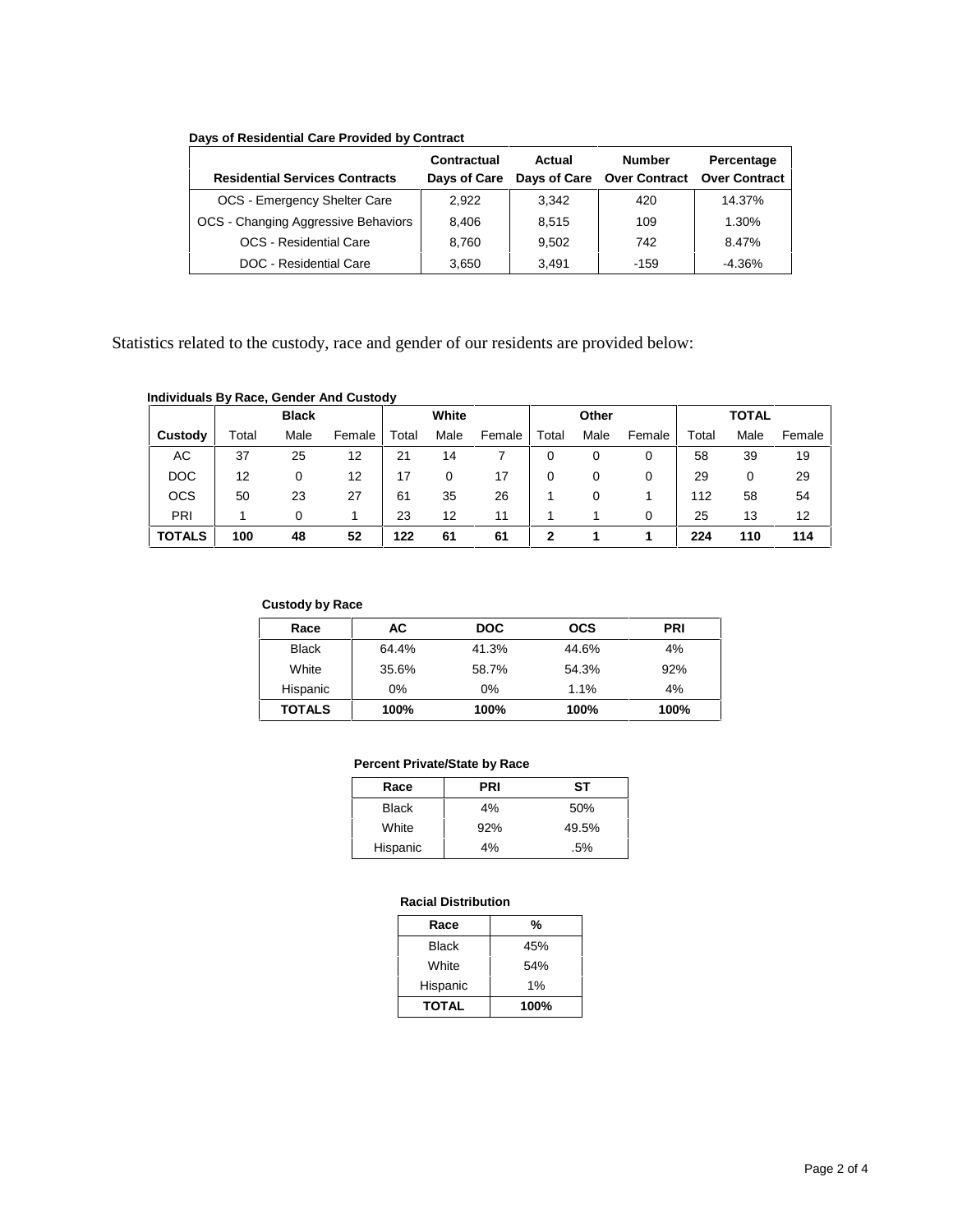## ADMISSIONS, DISCHARGES, AND LENGTH OF STAY STATISTICS

Statistics related to the admission and discharge of youth from the different levels of care are presented in the chart below. For purposes of utilization review, these statistics also provide information regarding length of stay by custody and level of care.

|                     |              | <b>Continued</b> | <b>Admitted</b> | <b>Discharged</b> | <b>Continued</b> |                     | Days   | Average    |
|---------------------|--------------|------------------|-----------------|-------------------|------------------|---------------------|--------|------------|
| <b>Residential</b>  |              | from             | in              | in                | to               |                     | οf     | <b>LOS</b> |
| Program             | Custody      | 2000             | 2001            | 2001              | 2002             | <b>Participants</b> | Care   | (days)     |
| <b>CAB</b>          | <b>OCS</b>   | 18               | 23              | 17                | 24               | 41                  | 8,515  | 207.68     |
| AC                  | AC           | 4                | 53              | 55                | 2                | 57                  | 803    | 14.09      |
| <b>ESC</b>          | DOC          | 3                | 20              | 21                | 2                | 23                  | 878    | 38.17      |
|                     | <b>OCS</b>   | 6                | 65              | 64                | $\overline{7}$   | 71                  | 3.342  | 47.07      |
|                     | PRI          | 1                | 17              | 16                | $\overline{2}$   | 18                  | 785    | 43.61      |
|                     | <b>TOTAL</b> | 7                | 102             | 101               | 11               | 112                 | 5,005  | 44.69      |
| <b>RGC</b>          | DOC          | 10               | 12              | 15                | $\overline{7}$   | 22                  | 2.613  | 118.77     |
|                     | <b>OCS</b>   | 26               | 37              | 33                | 30               | 63                  | 9.502  | 150.83     |
|                     | PRI          | 13               | 13              | 20                | 6                | 26                  | 2,501  | 96.19      |
|                     | <b>TOTAL</b> | 49               | 62              | 68                | 43               | 111                 | 14,616 | 131.68     |
| <b>GRAND TOTALS</b> |              | 78               | 240             | 241               | 80               | 321                 | 28,939 | 90.15      |

## **INDEPENDENT LIVING**

During 2001, 501 structured classes and seminars were presented to 16-21 year olds. This is an increase of 33.25% from the 376 classes and seminars taught in 2000. A total of 223 individual youth received services from the Independent Living Program. Children in the care of our agency, other child care agencies and in foster care have attended classes in subjects such as apartment hunting, check writing, banking, nutrition and many other subjects related to living independently. Our staff provide services to a catchment area which covers all of northeast Louisiana, from Lincoln Parish to the Mississippi River.

Each participant in the Independent Living Program receives a pre-test and post-test for independent living skills assessment. During 2001 the average score on pre-tests was 63% with the average on post-tests being 84% for a pre-test/post-test average improvement of 33%.

# **FAMILY DEVELOPMENT CENTER**

During 2001, a total of 826 individuals were served through the Family Development Center. There were 117 out-patient families yielding a total of 232 individual family members seen in therapy. There were 150 residential clients yielding a total of 246 individual family members seen in therapy. 31 families involving 118 individuals participated in court-ordered family evaluation services. The Family Development Center staff also spoke to various groups off campus totaling 100 individuals. Family Development Center staff also presented at the Texas Association of Marriage  $\&$  Family Therapists' annual conference during January, 2001. A total of 130 individuals were counseled in the Crime Victims Assistance Program.